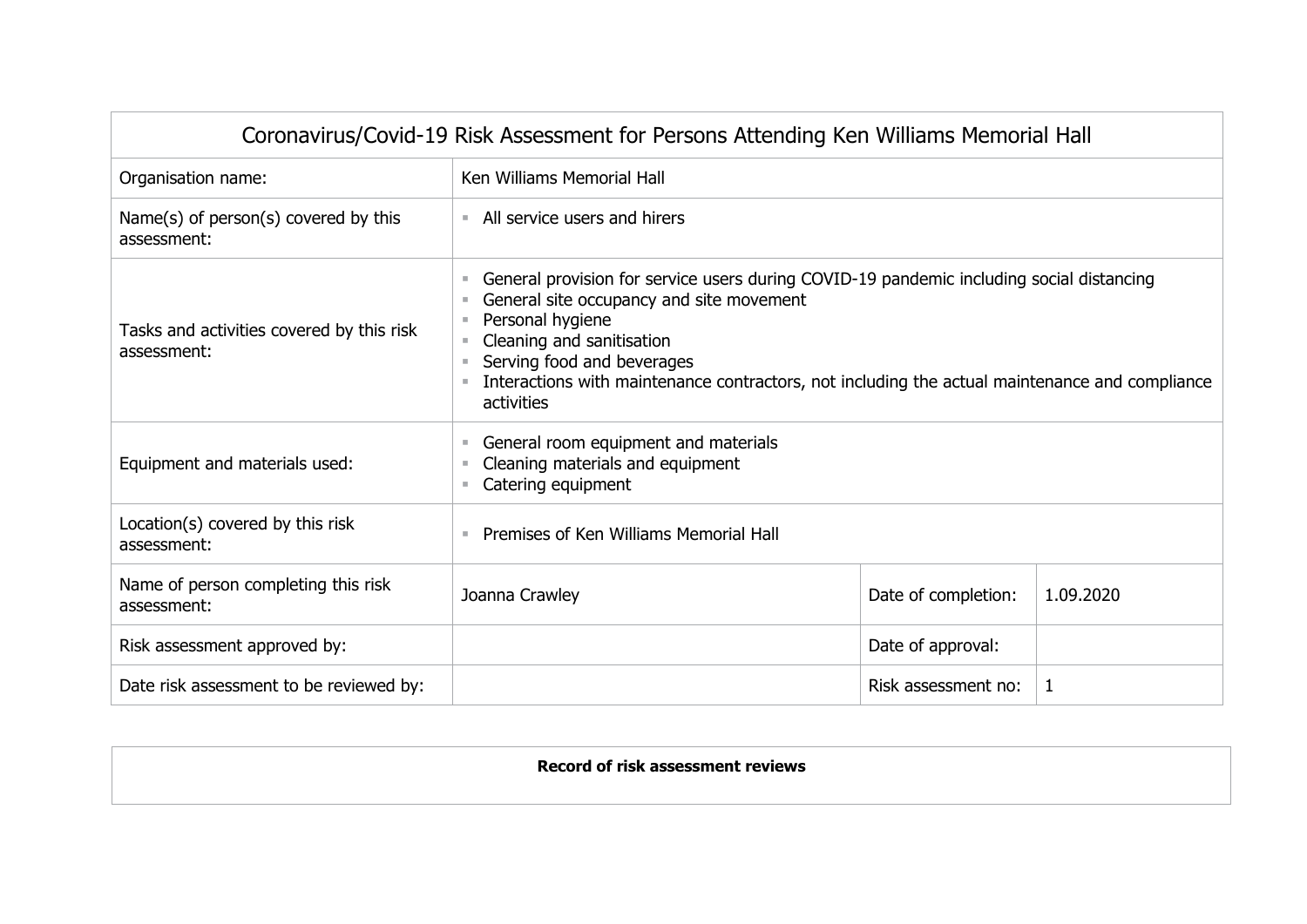| Date of<br>review: | Reviewed by: | Comments<br>date of next<br>review: |  |
|--------------------|--------------|-------------------------------------|--|
|--------------------|--------------|-------------------------------------|--|

## Background

This risk assessment will consider the risks to all users and visitors impacted by the infection of a member of the community attending the Ken Williams Memorial Hall (e.g. service users, staff, contractors, visitors and household members of service users and staff) while the coronavirus leading to Covid-19 infection is in circulation in the general community in the UK.

Note: this risk assessment only addresses hazards directly related to physical exposure to Coronavirus/Covid-19. The premises should separately consider non-physical hazards e.g. stress to individuals and hazards not directly related to exposure to the virus, e.g. catering, including food preparation and building management arrangements.

**Hazard** - Coronavirus (SARS-CoV2), which is spread in minute water droplets that are expelled from the body through sneezing, coughing, talking and breathing. The virus can be transferred to the hands and from there to surfaces. It can survive on surfaces for a period after transfer (depending on such things as the surface type, its moisture content and temperature). It is generally deemed to no longer be at risk after 72 hours.

**Risk Consequence** - The vast majority of people who become infected with COVID-19 will have mild to moderate symptoms which will self-resolve, and will not require further NHS treatment. Whilst Covid-19 illness can be fatal, this likelihood disproportionately impacts adults and specifically those with pre-existing conditions.

The **severity** of Covid-19 remains **high** until a vaccine or treatment is available.

**Likelihood** is based on the likelihood of transmission, which may lead to one or multiple fatalities.

If personal hygiene, cleaning measures , and social distancing measures (in accordance with government guidance) are followed and all very high risk/very vulnerable ( previously known as shielded) persons remain at home and high risk/vulnerable persons (see NHS lists) do not engage with activities at the premises likelihood of transmission leading to a fatality will be low.

The overall risk assessment below considers scenarios and possible control measures on the basis that **nobody** involved in room/ face-to-face activities is a very high risk (previously known as shielded) or a high risk individual. A person living in a household where somebody is very high risk (previously known as shielded) should also not engage with activities.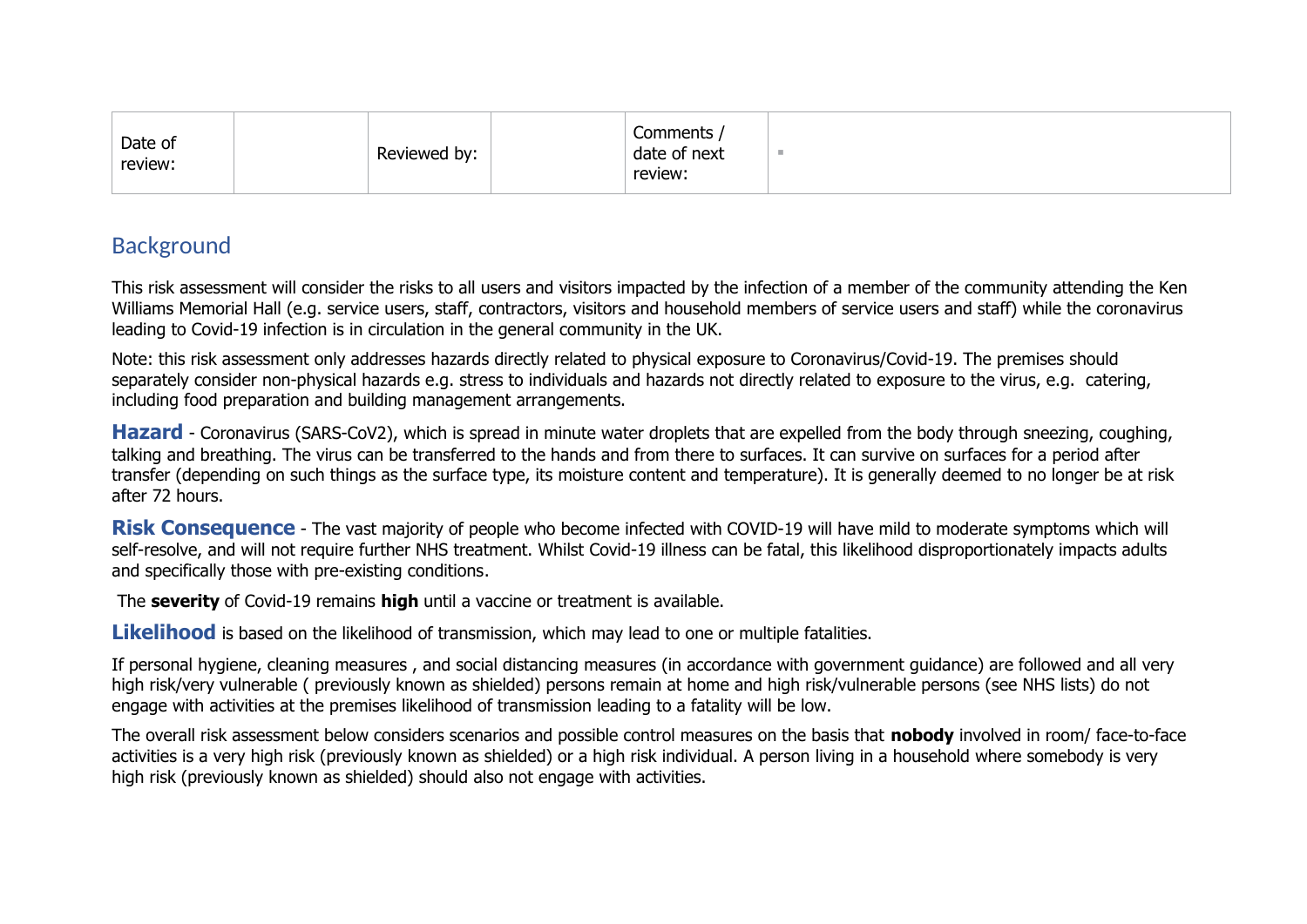The arrangements suggested in the government's guidance will be suggested as the basic controls "COVID 19: [https://www.gov.uk/government/publications/covid-19-guidance-for-the-safe-use-of-multi-purpose-community-facilities/covid-19-guidance-for](https://www.gov.uk/government/publications/covid-19-guidance-for-the-safe-use-of-multi-purpose-community-facilities/covid-19-guidance-for-the-safe-use-of-multi-purpose-community-facilities)[the-safe-use-of-multi-purpose-community-facilities](https://www.gov.uk/government/publications/covid-19-guidance-for-the-safe-use-of-multi-purpose-community-facilities/covid-19-guidance-for-the-safe-use-of-multi-purpose-community-facilities)

## General control measures

Procedures in place to ensure all service users clean their hands on arrival at the setting, before and after eating, and after sneezing or coughing.

Reminders to all service users via the website, email communication and poster displays to:

- Frequently wash their hands with soap and water for 20 seconds and dry thoroughly and the correct hand washing technique.
- Use a tissue or elbow to cough or sneeze and use bins for tissue waste ('catch it, bin it, kill it').
- Not touch their mouth, eyes and nose.
- Implement normal personal hygiene and washing of clothes following a day in a multi- purpose facility.

Where possible, designate communal facilities such as toilets, cloakrooms and cycle racks to nearby fixed cohorts / groups to reduce unnecessary movement within the building and assist social distancing - portable coat racks and cycle racks could be relocated.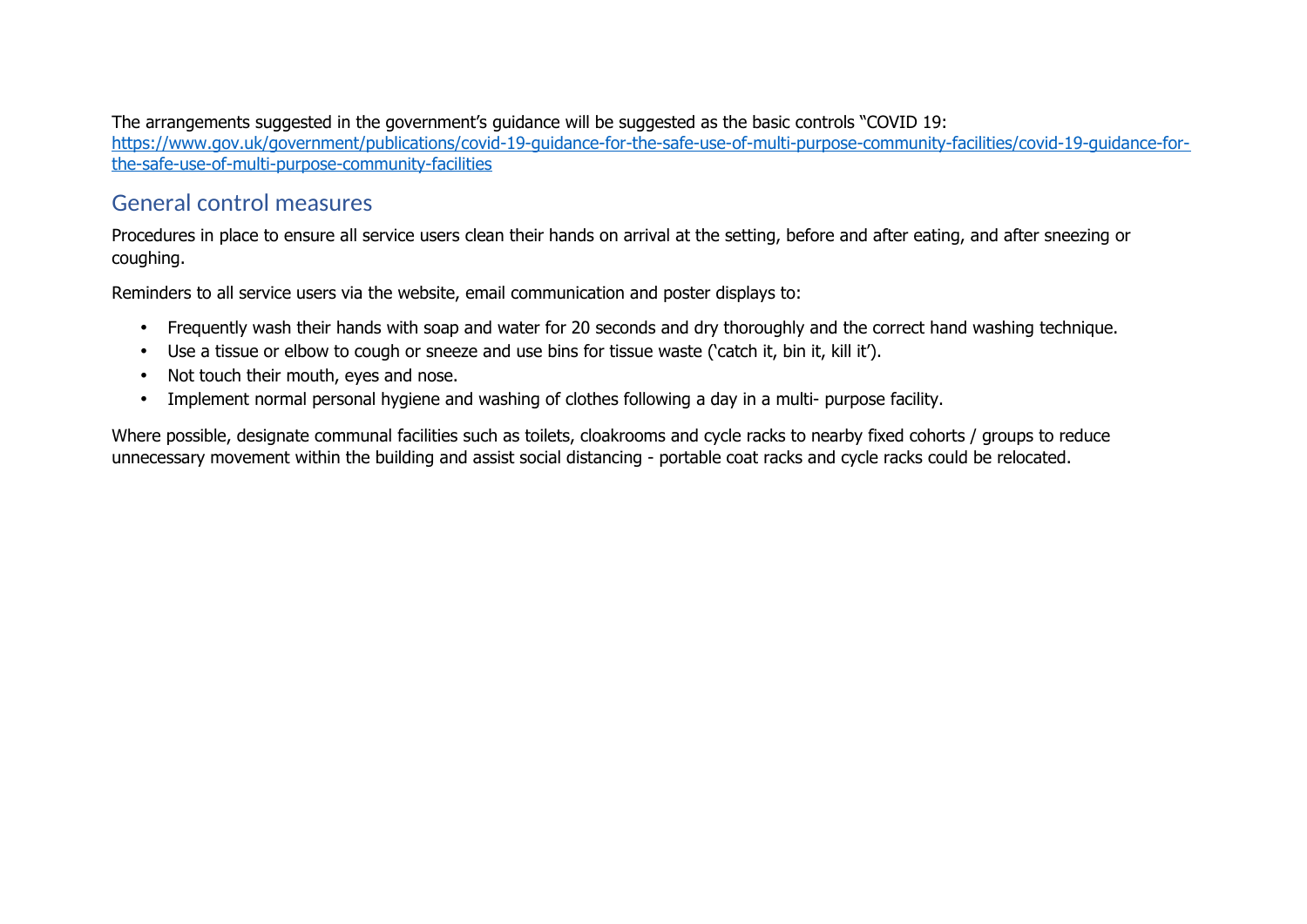| Ref | Activity/Area<br>transmission                                           | KEY CONTROLS OR PROCESSES IN PLACE TO MITIGATE RISK<br>Risk Consequence of $ $ If you cannot implement all controls below, you must consider if you<br>can safely undertake the activity<br>Where likelihood of transmission remains High, you must consider if it<br>is acceptable to proceed.                                                                                                                     | transmission with<br>all key controls in<br>ზ<br>Likelihood<br>place | <b>COMMENTS</b><br>If you cannot implement all controls | OWNER /<br><b>LEAD OFFICER</b>       |
|-----|-------------------------------------------------------------------------|---------------------------------------------------------------------------------------------------------------------------------------------------------------------------------------------------------------------------------------------------------------------------------------------------------------------------------------------------------------------------------------------------------------------|----------------------------------------------------------------------|---------------------------------------------------------|--------------------------------------|
|     | Persons/<br>lhousehold<br>members<br>symptomatic / at<br>very high risk | Persons who are very high risk or part of a household<br>with persons at very high risk should remain cautious.<br>Link to relevant GOV website:<br>https://www.gov.uk/government/publications/guidance-<br>on-shielding-and-protecting-extremely-vulnerable-<br>persons-from-covid-19.<br>Remind service users e.g. by notices at entrance, that<br>nobody in such a household should attend group<br>lactivities. | <b>High</b>                                                          |                                                         | Trustees/<br>Service<br><b>Users</b> |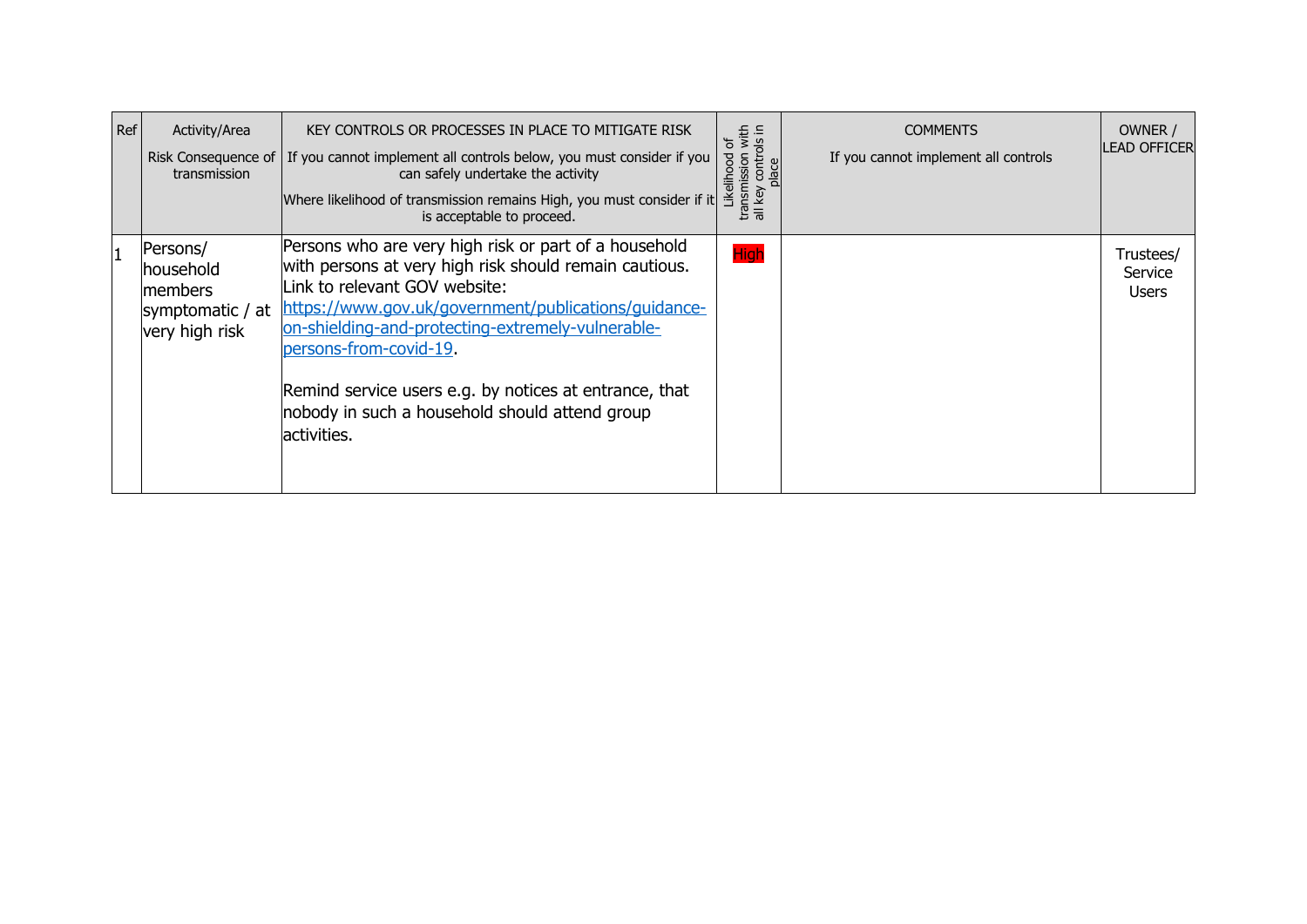| Ref | Activity/Area<br>transmission                                                                                                                    | KEY CONTROLS OR PROCESSES IN PLACE TO MITIGATE RISK<br>Risk Consequence of   If you cannot implement all controls below, you must consider if you<br>can safely undertake the activity<br>Where likelihood of transmission remains High, you must consider if it<br>is acceptable to proceed.                                                                                                                                                                                                                                                                                                                                | Likelihood of<br>transmission with<br>all key controls in<br>place | <b>COMMENTS</b><br>If you cannot implement all controls | OWNER /<br>LEAD OFFICER              |
|-----|--------------------------------------------------------------------------------------------------------------------------------------------------|------------------------------------------------------------------------------------------------------------------------------------------------------------------------------------------------------------------------------------------------------------------------------------------------------------------------------------------------------------------------------------------------------------------------------------------------------------------------------------------------------------------------------------------------------------------------------------------------------------------------------|--------------------------------------------------------------------|---------------------------------------------------------|--------------------------------------|
|     |                                                                                                                                                  | Service user levels will be reviewed regularly to ensure<br>that the provision is safe.<br>Service users who are very high risk or part of a<br>household with persons at very high risk should remain<br>at home.<br>Link to relevant GOV website:<br>https://www.gov.uk/government/publications/guidance-<br>on-shielding-and-protecting-extremely-vulnerable-<br>persons-from-covid-19<br>All service users have completed a self declaration and<br>those with underlying health conditions seek advice from<br>their own GP<br>All service users will receive training in Covid-19 infection<br>control and use of PPE. | High                                                               |                                                         | Trustees/<br>Service<br><b>Users</b> |
| 2   | Service Users<br>with the maturity<br>and ability to<br>observe social<br>distancing and<br>personal hygiene<br>instructions eg.<br>adult groups | Fixed cohort maximum 15 individuals inside hired room<br>and related staff The cohort may be reduced depending<br>on space availability and other considerations, such as<br>compliance<br>Cohort spaced at 2m intervals at allocated points<br>(seating/ mats) in rooms - persons remain at same seat/<br>mat throughout). Where possible, reduce the number of<br>items in the room that is not necessary such as<br>furniture.                                                                                                                                                                                            | Low                                                                |                                                         | All service<br>users                 |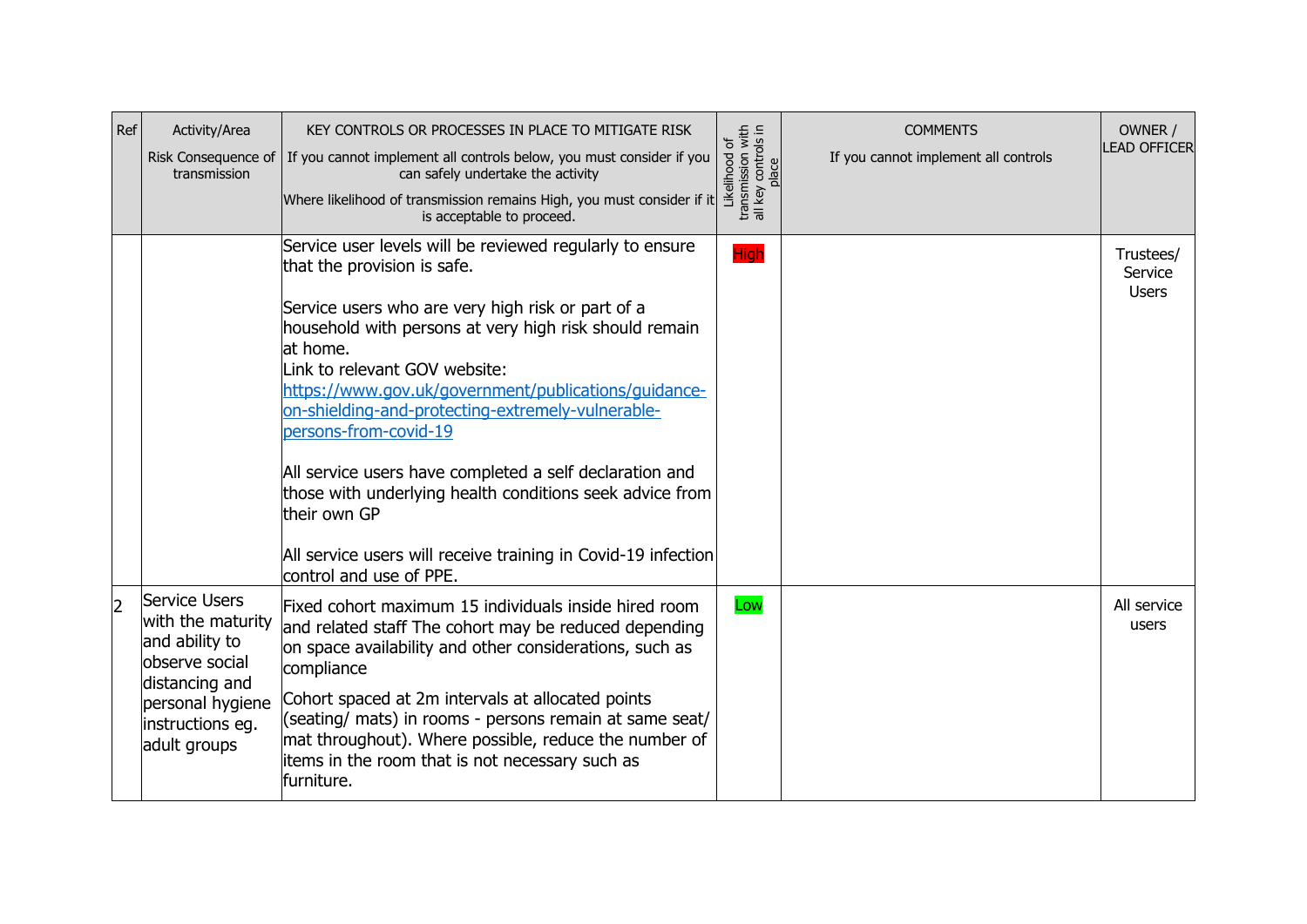| Ref | Activity/Area<br>Risk Consequence of<br>transmission | KEY CONTROLS OR PROCESSES IN PLACE TO MITIGATE RISK<br>If you cannot implement all controls below, you must consider if you<br>can safely undertake the activity<br>Where likelihood of transmission remains High, you must consider if it<br>is acceptable to proceed.                                              | Likelihood of<br>transmission with<br>all key controls in<br>place | <b>COMMENTS</b><br>If you cannot implement all controls | OWNER /<br><b>LEAD OFFICER</b> |
|-----|------------------------------------------------------|----------------------------------------------------------------------------------------------------------------------------------------------------------------------------------------------------------------------------------------------------------------------------------------------------------------------|--------------------------------------------------------------------|---------------------------------------------------------|--------------------------------|
|     |                                                      | Where possible, service users should not spend<br>extended periods in very close proximity to other service<br>users. If this is necessary they should wear a mask.<br>Prepare the activity as much as possible to aim to walk<br>around the room as little as possible reducing the time<br>needed to wear any PPE. |                                                                    |                                                         |                                |
|     |                                                      | No paired or other activities which causes individuals to<br>be close to each other unless this can be done whilst<br>socially distancing or wearing a mask.                                                                                                                                                         |                                                                    |                                                         |                                |
|     |                                                      | Equipment to be cleaned between each use. Equipment<br>required for use will be set out by service user<br>responsible for booking to minimise unnecessary<br>movement.                                                                                                                                              |                                                                    |                                                         |                                |
|     |                                                      | Regular room cleaning (see specification and training<br>quidance).                                                                                                                                                                                                                                                  |                                                                    |                                                         |                                |
|     |                                                      | Where service users are unable to maintain a 2m<br>distance they should be encouraged to wear a<br>disposable face mask in accordance with<br>recommendations from Public Health England.                                                                                                                            |                                                                    |                                                         |                                |
|     |                                                      | Alcohol gel available for use when entering rooms.                                                                                                                                                                                                                                                                   |                                                                    |                                                         |                                |
|     |                                                      | Wipes available for high-touch resources such as remote<br>controls.                                                                                                                                                                                                                                                 |                                                                    |                                                         |                                |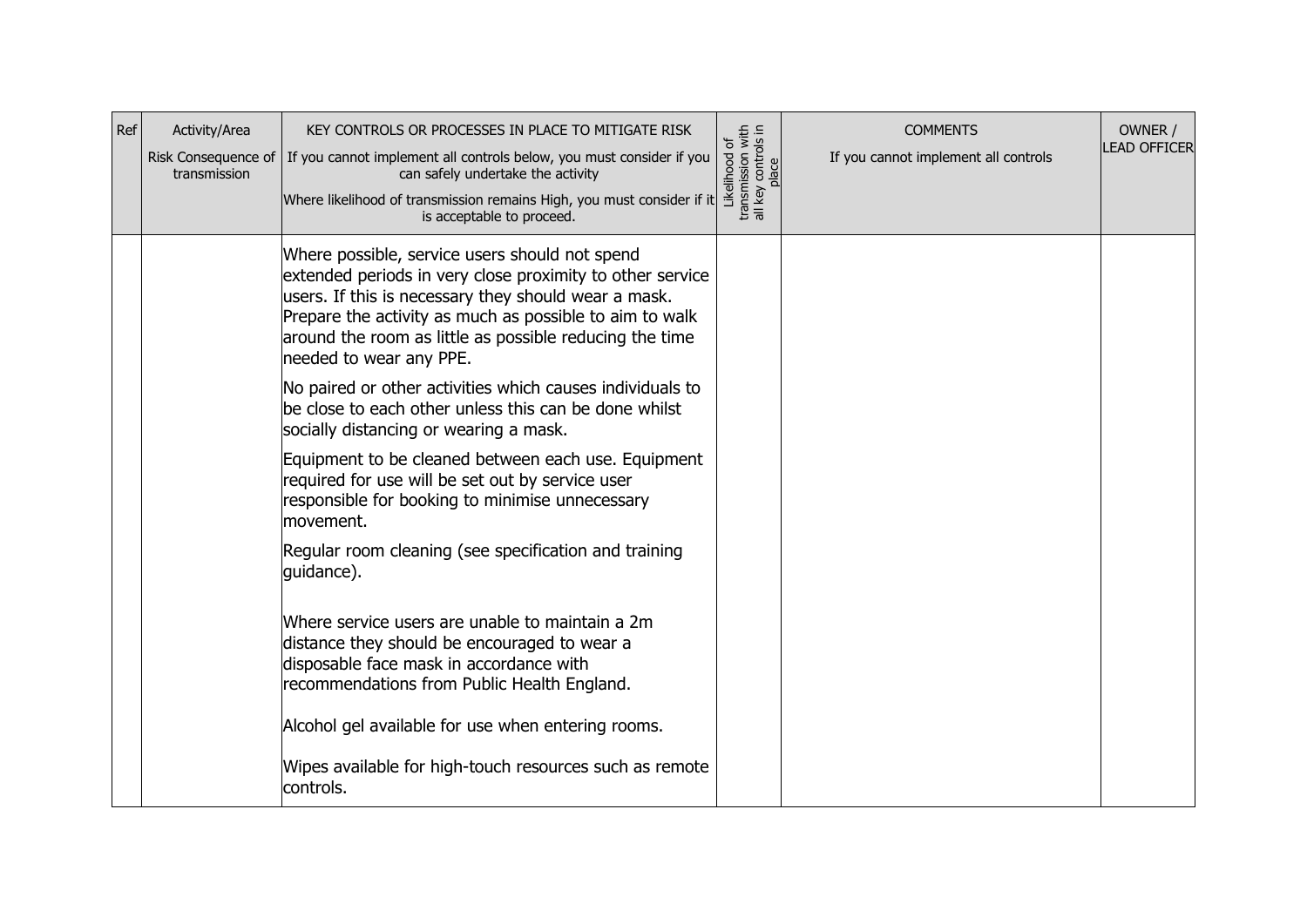| Ref | Activity/Area<br>transmission | KEY CONTROLS OR PROCESSES IN PLACE TO MITIGATE RISK<br>Risk Consequence of $ $ If you cannot implement all controls below, you must consider if you<br>can safely undertake the activity<br>Where likelihood of transmission remains High, you must consider if it<br>is acceptable to proceed.                                                                                               | Likelihood of<br>transmission with<br>all key controls in<br>place | <b>COMMENTS</b><br>If you cannot implement all controls | OWNER /<br><b>LEAD OFFICER</b> |
|-----|-------------------------------|-----------------------------------------------------------------------------------------------------------------------------------------------------------------------------------------------------------------------------------------------------------------------------------------------------------------------------------------------------------------------------------------------|--------------------------------------------------------------------|---------------------------------------------------------|--------------------------------|
|     |                               | Windows open for ventilation.<br>Bins with lids operated by foot pedals recommended to b<br>for quick and easy disposal of used PPE.                                                                                                                                                                                                                                                          |                                                                    |                                                         |                                |
| 3   | Use of changing<br>lareas     | It is recommended that each service user should get<br>changed at home wherever possible<br>For bookings involving children-The person supervising<br>the group will assess the space and children will wait in<br>a safe position.<br>Facilities to be cleaned regularly, and more often than<br>lusual.<br>If more than one person waiting to use toilet, implement<br>queuing at 2 metres. | <b>Medium</b>                                                      |                                                         | All service<br>users           |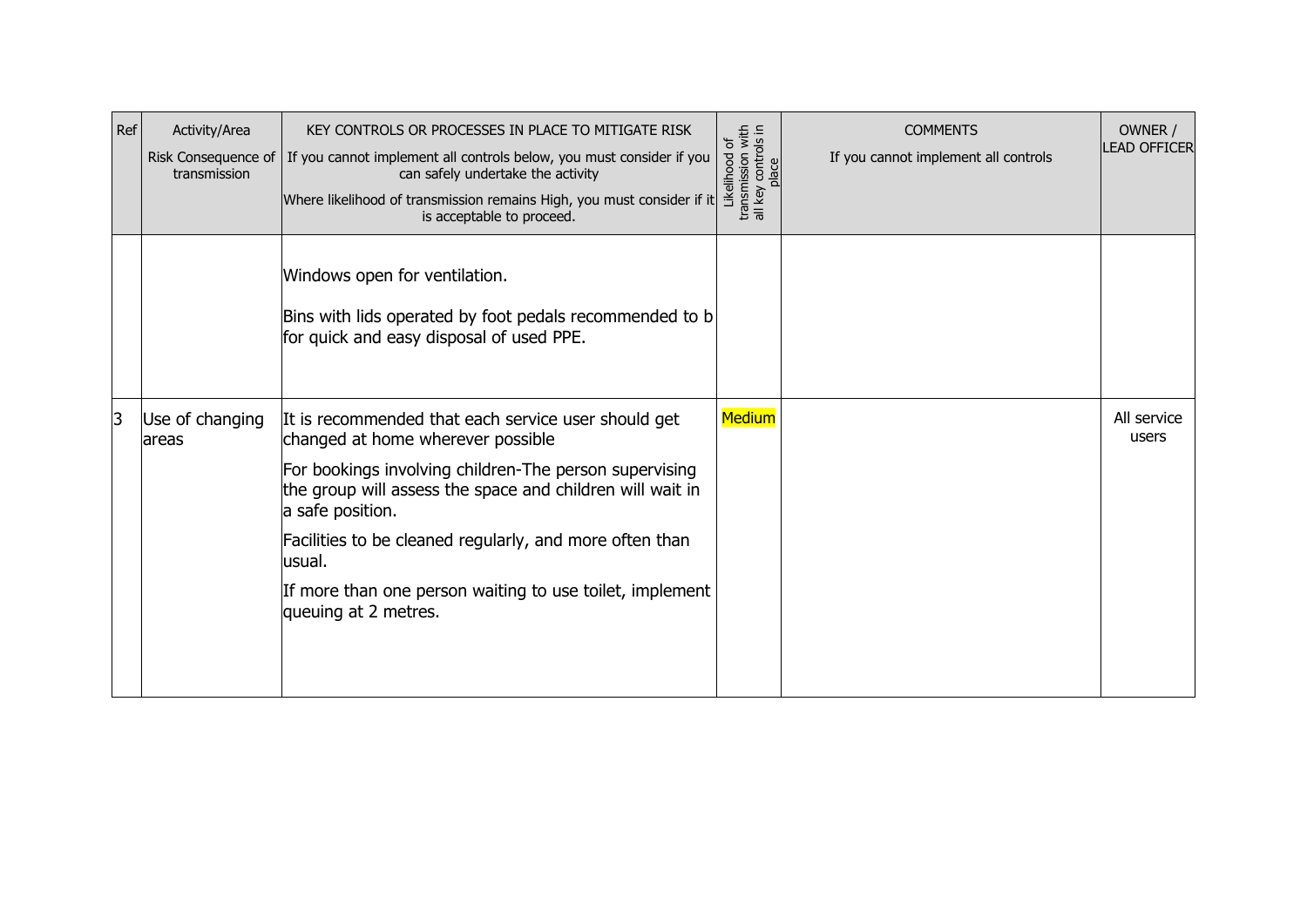| Ref | Activity/Area<br>transmission | KEY CONTROLS OR PROCESSES IN PLACE TO MITIGATE RISK<br>Risk Consequence of   If you cannot implement all controls below, you must consider if you  <br>can safely undertake the activity<br>Where likelihood of transmission remains High, you must consider if it<br>is acceptable to proceed. | transmission with<br>all key controls in<br>Ⴆ<br>Likelihood<br>place | <b>COMMENTS</b><br>If you cannot implement all controls | OWNER /<br><b>ILEAD OFFICER</b> |
|-----|-------------------------------|-------------------------------------------------------------------------------------------------------------------------------------------------------------------------------------------------------------------------------------------------------------------------------------------------|----------------------------------------------------------------------|---------------------------------------------------------|---------------------------------|
| 14  | Use of toilets                | It is suggested that each service user should use a<br>specified toilet facility as close to where their activity is<br>based as far as practicable.                                                                                                                                            | <b>Medium</b>                                                        |                                                         | All service<br>users            |
|     |                               | For bookings involving children-The person supervising<br>the group will assess the space and children will wait in<br>a safe position.                                                                                                                                                         |                                                                      |                                                         |                                 |
|     |                               | Facilities to be cleaned regularly, and more often than<br>usual.                                                                                                                                                                                                                               |                                                                      |                                                         |                                 |
|     |                               | If more than one person waiting to use toilet, implement<br>queuing at 2 metres.                                                                                                                                                                                                                |                                                                      |                                                         |                                 |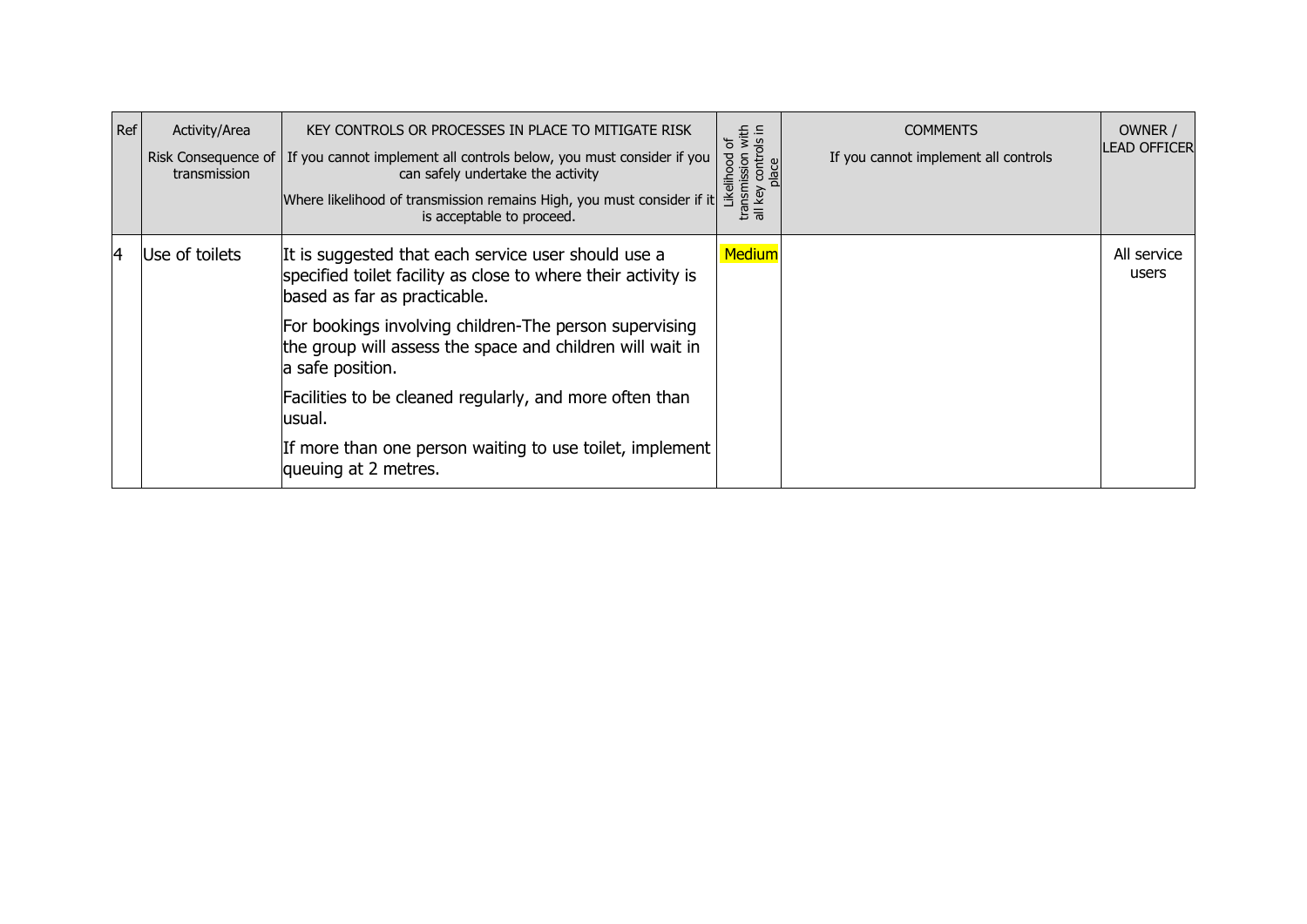| Ref | Activity/Area<br>transmission                   | KEY CONTROLS OR PROCESSES IN PLACE TO MITIGATE RISK<br>Risk Consequence of   If you cannot implement all controls below, you must consider if you<br>can safely undertake the activity<br>Where likelihood of transmission remains High, you must consider if it<br>is acceptable to proceed.                                                                                                                                                                                                                                                                                                                                                                                                                                                                                                                                                                                                                                                                                                                                                                                                                                                                                                                      | Likelihood of<br>transmission with<br>all key controls in<br>place | <b>COMMENTS</b><br>If you cannot implement all controls | OWNER /<br><b>LEAD OFFICER</b>     |
|-----|-------------------------------------------------|--------------------------------------------------------------------------------------------------------------------------------------------------------------------------------------------------------------------------------------------------------------------------------------------------------------------------------------------------------------------------------------------------------------------------------------------------------------------------------------------------------------------------------------------------------------------------------------------------------------------------------------------------------------------------------------------------------------------------------------------------------------------------------------------------------------------------------------------------------------------------------------------------------------------------------------------------------------------------------------------------------------------------------------------------------------------------------------------------------------------------------------------------------------------------------------------------------------------|--------------------------------------------------------------------|---------------------------------------------------------|------------------------------------|
| 5   | Corridors/<br>movements to<br>other rooms, etc. | Wherever possible service user timetable has been<br>planned to reduce unnecessary movement around<br>building and allows time for one group to leave building<br>before the next group arrives.<br>Corridors and staircases will be marked with poster<br>displays reminding service users to maintain a 2m<br>distance whilst using stairs and corridors. In accordance<br>with Fire regulations normal Fire Safety guidelines are to<br>be implemented in case of fire. Guidelines at 2m<br>intervals will be on the floor to encourage social<br>distancing at all other times.<br>Passing in corridor is deemed low risk<br>Any interaction between service users should be avoided<br>where possible, or limited to as short a period as<br>possible (eg crossing in corridors/ on the stairs)<br>Consider keeping doors open, where safe to do so<br>(bearing in mind fire safety and safeguarding), to limit<br>use of door handles and aid ventilation. These are called<br>touch points.<br>Hirer responsible for managing doors during their<br>booking and for ensuring safe entry and exit of their<br>service users.<br>Lift is only to be used by one adult at a time when<br>absolutely necessary. | Medium                                                             |                                                         | All service<br>users and<br>hirers |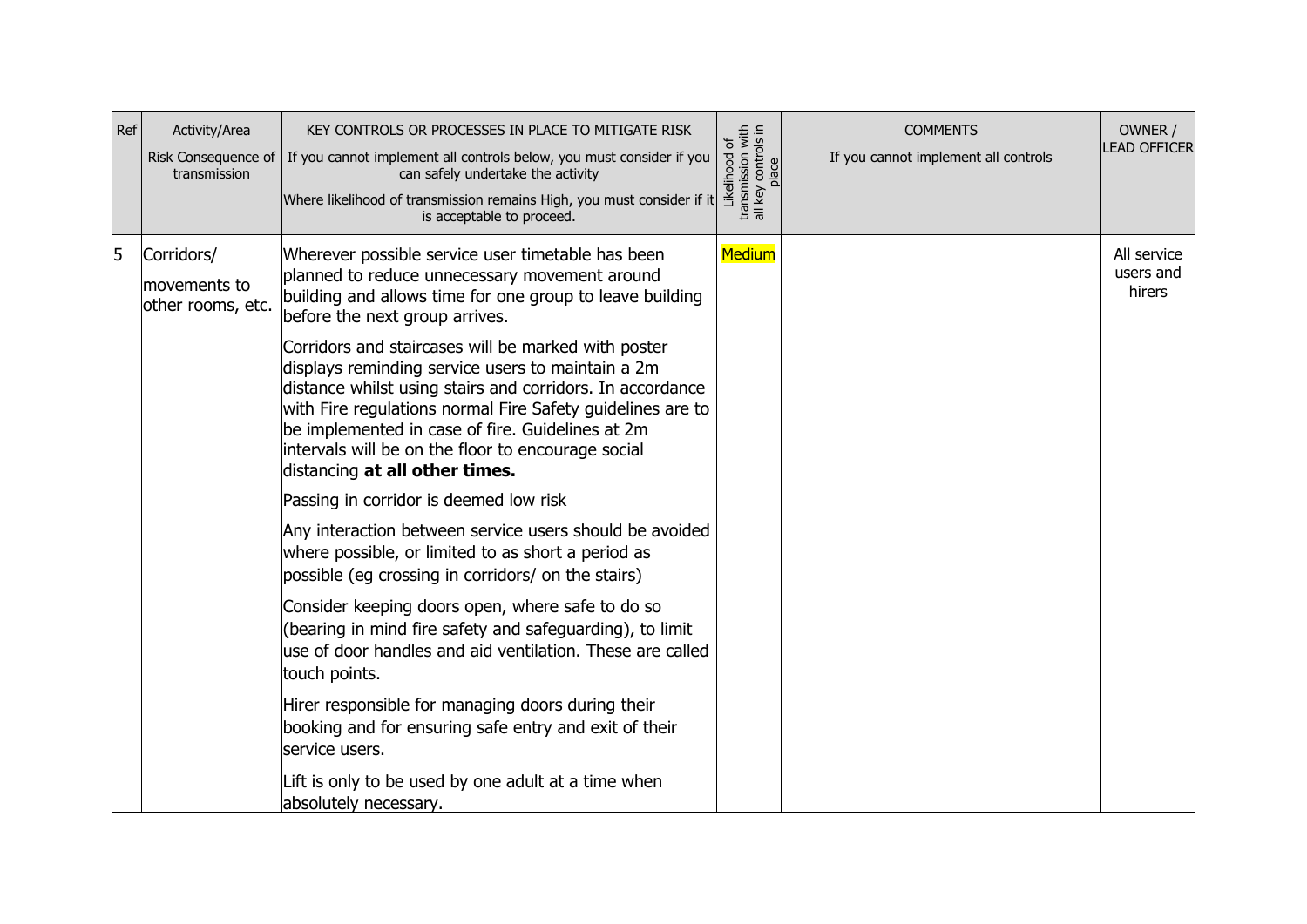| Ref | Activity/Area<br>transmission | KEY CONTROLS OR PROCESSES IN PLACE TO MITIGATE RISK<br>Risk Consequence of   If you cannot implement all controls below, you must consider if you  <br>can safely undertake the activity<br>Where likelihood of transmission remains High, you must consider if it<br>is acceptable to proceed. | Likelihood of<br>transmission with<br>all key controls in<br>place | <b>COMMENTS</b><br>If you cannot implement all controls | OWNER /<br><b>ILEAD OFFICER</b>    |
|-----|-------------------------------|-------------------------------------------------------------------------------------------------------------------------------------------------------------------------------------------------------------------------------------------------------------------------------------------------|--------------------------------------------------------------------|---------------------------------------------------------|------------------------------------|
| 6   | Food and drink                | If food needs to be consumed it is the responsibility of<br>the hirer to ensure individuals are seated in a socially<br>distanced manner<br>Tables and chairs must be cleaned regularly<br>Service users will be encouraged to choose food items<br>that are not served in buffet style.        | Low                                                                |                                                         | All service<br>users and<br>hirers |
|     |                               | All service users using kitchen/ bar area will be expected<br>to use appropriate PPE and will be offered training in<br>using it correctly.<br>All service users using kitchen/ bar area will follow                                                                                            |                                                                    |                                                         |                                    |
|     |                               | quidance from the Food Standards agency and any other<br>professional bodies.                                                                                                                                                                                                                   |                                                                    |                                                         |                                    |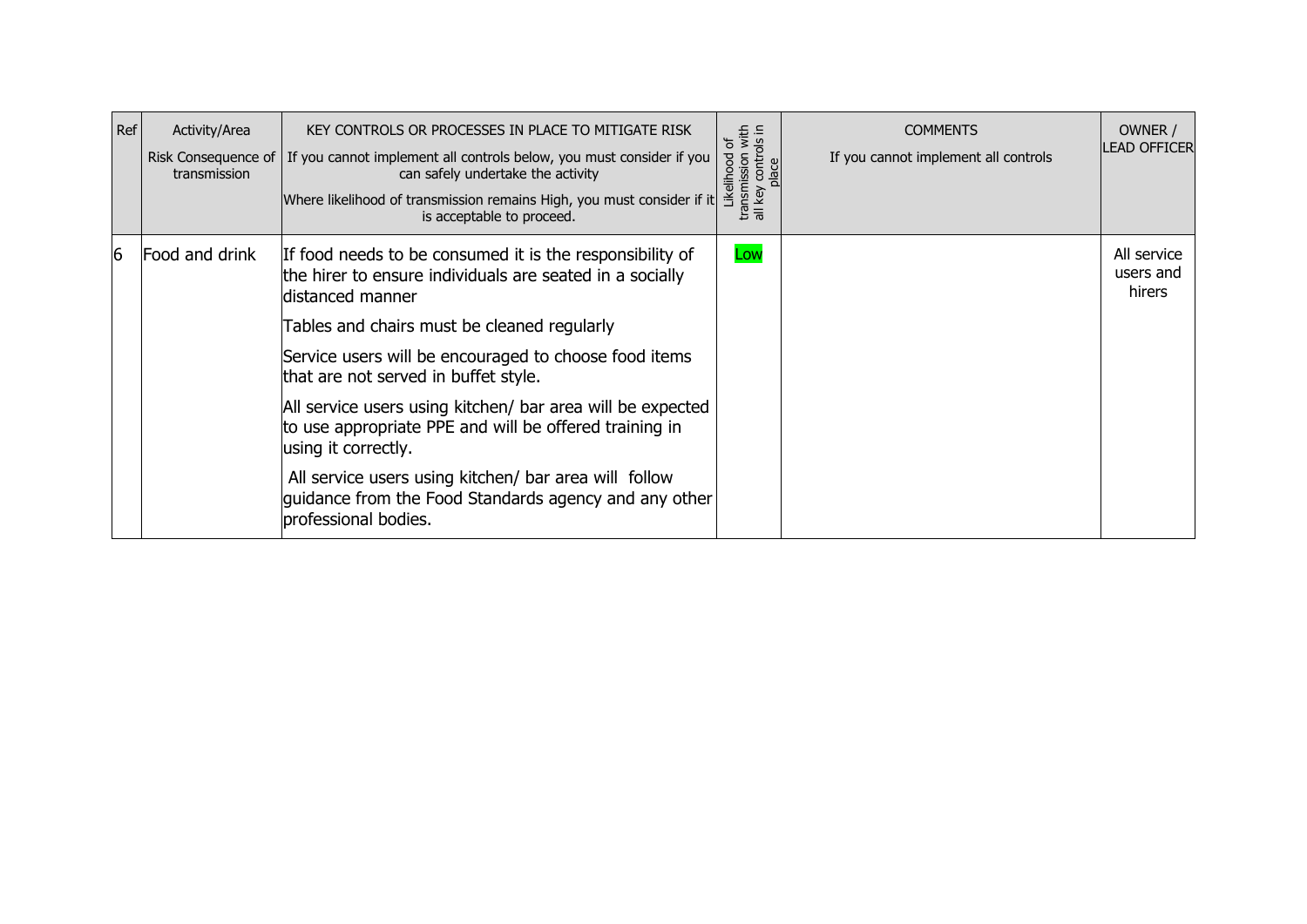| Ref | Activity/Area<br>Risk Consequence of<br>transmission | KEY CONTROLS OR PROCESSES IN PLACE TO MITIGATE RISK<br>If you cannot implement all controls below, you must consider if you<br>can safely undertake the activity<br>Where likelihood of transmission remains High, you must consider if it<br>is acceptable to proceed.                                                                                                                                                                                                                                                                                                                                                                                                                                              | Likelihood of<br>transmission with<br>all key controls in<br>place | <b>COMMENTS</b><br>If you cannot implement all controls | OWNER /<br><b>LEAD OFFICER</b>     |
|-----|------------------------------------------------------|----------------------------------------------------------------------------------------------------------------------------------------------------------------------------------------------------------------------------------------------------------------------------------------------------------------------------------------------------------------------------------------------------------------------------------------------------------------------------------------------------------------------------------------------------------------------------------------------------------------------------------------------------------------------------------------------------------------------|--------------------------------------------------------------------|---------------------------------------------------------|------------------------------------|
| 17  | Arrival/departure                                    | Service User arrival and departure times to be staggered<br>by use.<br>Entrance, Exit and waiting areas will be clearly marked<br>and communicated to service users.<br>Any parent collecting a child from an activity will be<br>asked to wait outdoors - mark socially distanced spacing<br>in suitable area. Parents informed that only one parent<br>should collect or drop off if possible. The hirer will escort<br>children safely to a waiting parent at the designated Exit<br>point<br>All persons to walk where possible and lift shares to be<br>discouraged unless masks worn.<br>Where walking not possible for service users,<br>arrangements to be made for them to park on-site,<br>where possible. | Low                                                                |                                                         | All service<br>users and<br>hirers |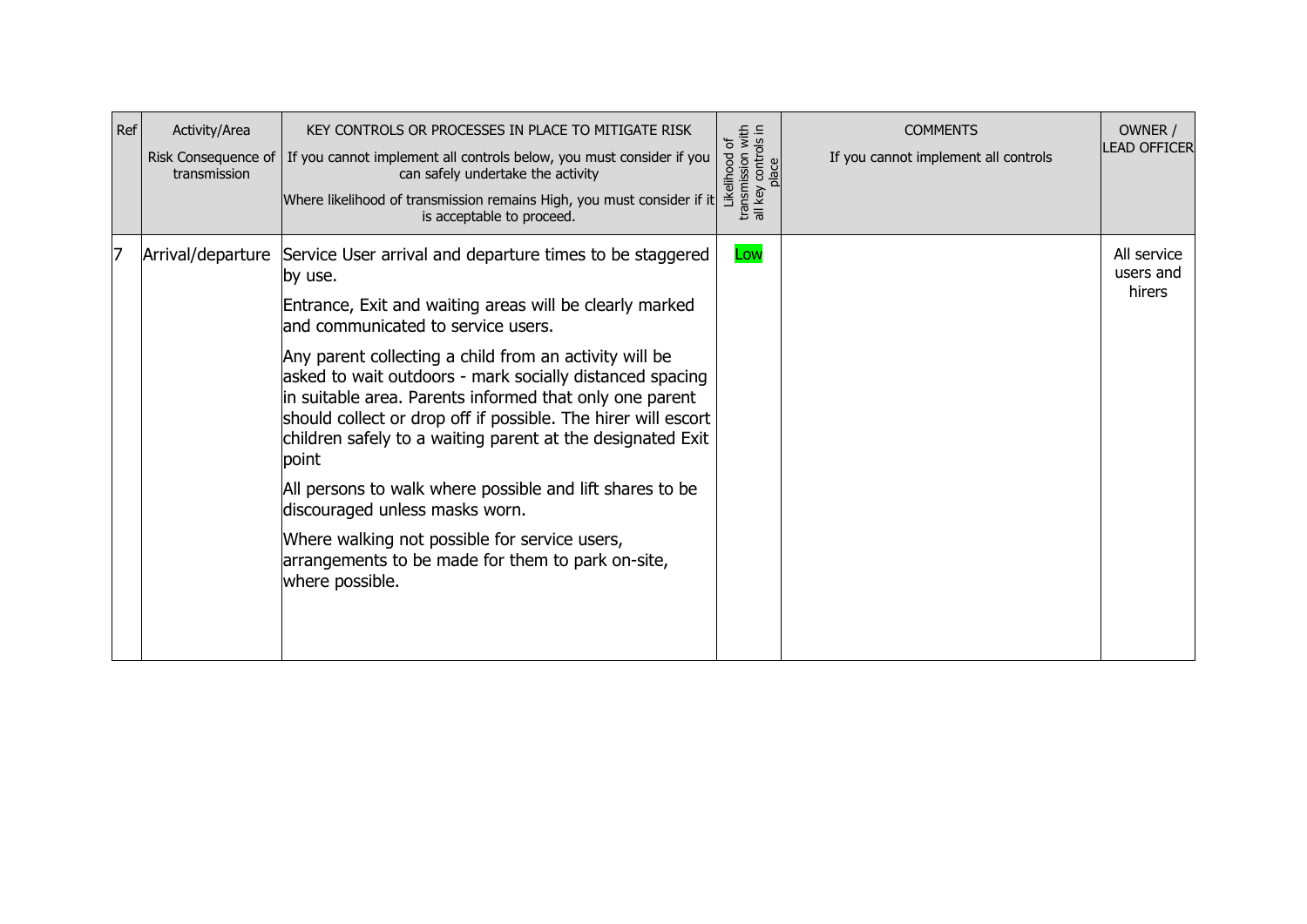| Ref | Activity/Area<br>transmission | KEY CONTROLS OR PROCESSES IN PLACE TO MITIGATE RISK<br>Risk Consequence of   If you cannot implement all controls below, you must consider if you  <br>can safely undertake the activity<br>Where likelihood of transmission remains High, you must consider if it<br>is acceptable to proceed.                                                | iission with<br>controls in<br>৳<br>Likelihood<br>transmission<br>all kev | <b>COMMENTS</b><br>If you cannot implement all controls | OWNER /<br><b>LEAD OFFICER</b> |
|-----|-------------------------------|------------------------------------------------------------------------------------------------------------------------------------------------------------------------------------------------------------------------------------------------------------------------------------------------------------------------------------------------|---------------------------------------------------------------------------|---------------------------------------------------------|--------------------------------|
| 18  | Service User<br>Meetings      | Wherever possible, all meetings to be conducted by<br>telephone, video conferencing etc.<br>Essential other meetings to be conducted with social<br>distancing and hygiene in place. Hand gel to be available<br>to visitors/ service users who enter the premises. Social<br>distancing to be explained to visitors who enter the<br>premises | Low                                                                       |                                                         | Trustees                       |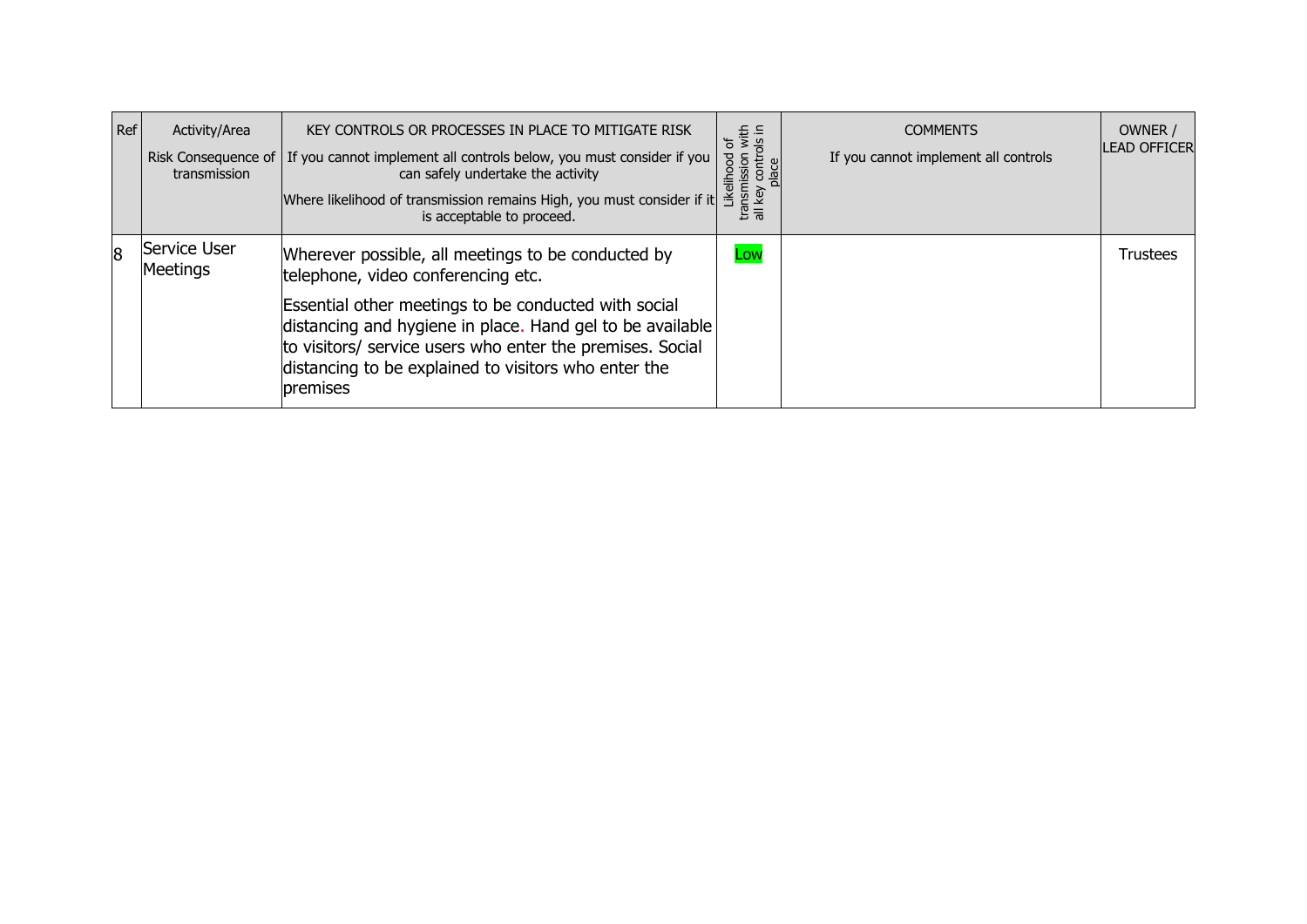| Ref | Activity/Area<br>Risk Consequence of<br>transmission | KEY CONTROLS OR PROCESSES IN PLACE TO MITIGATE RISK<br>If you cannot implement all controls below, you must consider if you<br>can safely undertake the activity<br>Where likelihood of transmission remains High, you must consider if it<br>is acceptable to proceed.                                                                                                                                                                                                                                                                                                                                                                                                                                                                                                                                             | Likelihood of<br>transmission with<br>all key controls in<br>place | <b>COMMENTS</b><br>If you cannot implement all controls | OWNER /<br><b>LEAD OFFICER</b>           |
|-----|------------------------------------------------------|---------------------------------------------------------------------------------------------------------------------------------------------------------------------------------------------------------------------------------------------------------------------------------------------------------------------------------------------------------------------------------------------------------------------------------------------------------------------------------------------------------------------------------------------------------------------------------------------------------------------------------------------------------------------------------------------------------------------------------------------------------------------------------------------------------------------|--------------------------------------------------------------------|---------------------------------------------------------|------------------------------------------|
| 9   |                                                      | First Aid/Ill Health Further guidance issued to first aiders on providing<br>general first aid, and in case of emergency to call 999 to<br>obtain guidance if there is a risk of transmission<br>Create socially distanced triage space or separate First<br>Aid area. Keep First Aid room as clear of items as<br>possible.<br>Arrangements for isolation of service users with<br>symptoms.<br>If service user develops symptoms they should put on<br>mask and leave premises as quickly as possible. If a<br>child develops symptoms the parent should be called<br>and asked to immediately collect child. Child should not<br>mix with other children whilst waiting for parent<br>PPE specification for those administering First Aid is an<br>apron, gloves, face mask and risk assessed eye<br>protection. | Medium                                                             |                                                         | Trustees.<br>Service users<br>and hirers |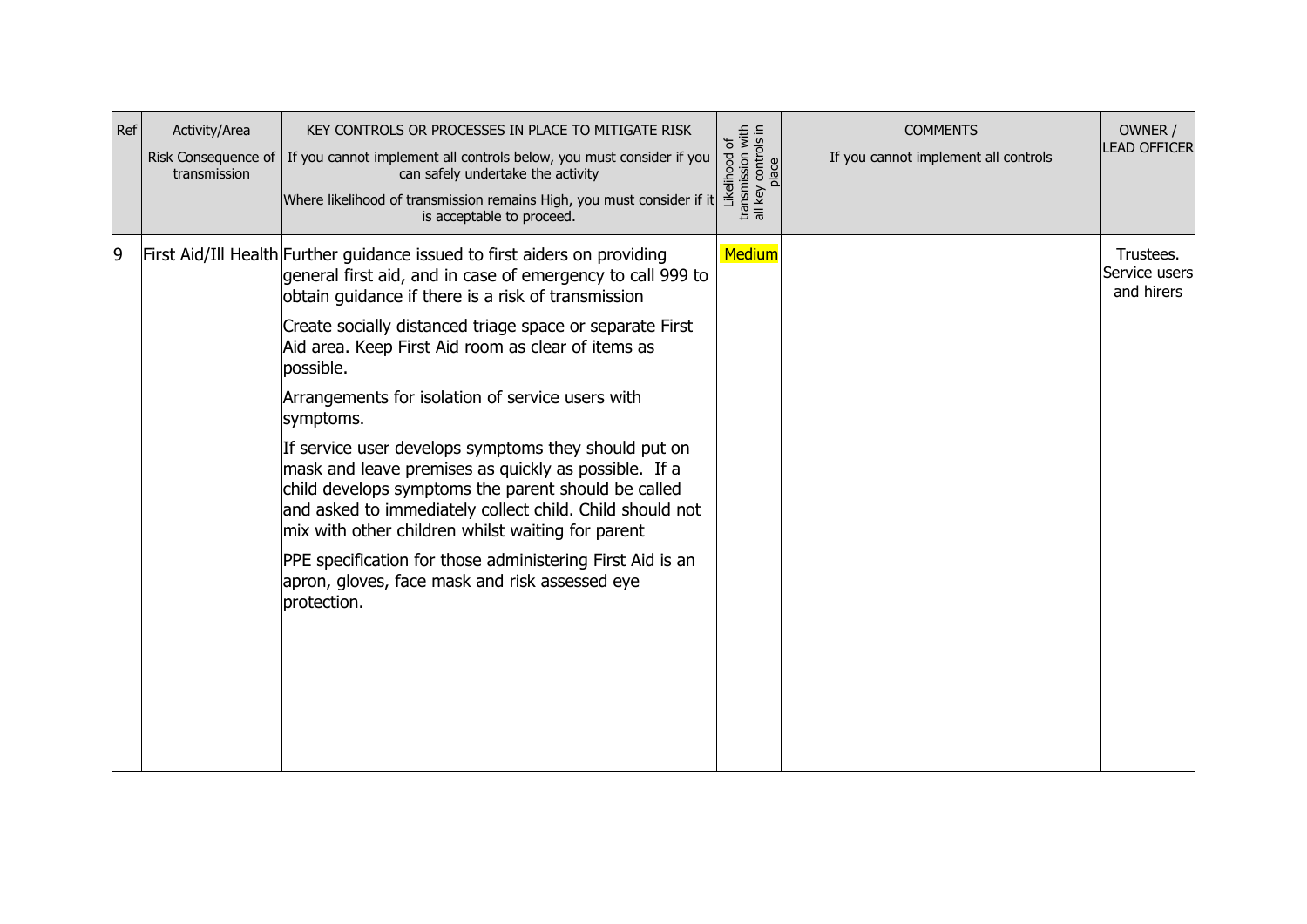| Ref | Activity/Area<br>Risk Consequence of<br>transmission | KEY CONTROLS OR PROCESSES IN PLACE TO MITIGATE RISK<br>If you cannot implement all controls below, you must consider if you<br>can safely undertake the activity<br>Where likelihood of transmission remains High, you must consider if it<br>is acceptable to proceed.                                                                                                                                                                                                                                                                                                                                                                                                                                                                                                                                                                                                                                                                                                                    | transmission with<br>all key controls in<br>place<br>Likelihood of | <b>COMMENTS</b><br>If you cannot implement all controls | OWNER /<br><b>LEAD OFFICER</b> |
|-----|------------------------------------------------------|--------------------------------------------------------------------------------------------------------------------------------------------------------------------------------------------------------------------------------------------------------------------------------------------------------------------------------------------------------------------------------------------------------------------------------------------------------------------------------------------------------------------------------------------------------------------------------------------------------------------------------------------------------------------------------------------------------------------------------------------------------------------------------------------------------------------------------------------------------------------------------------------------------------------------------------------------------------------------------------------|--------------------------------------------------------------------|---------------------------------------------------------|--------------------------------|
|     | 10 Suspected case<br>on site                         | Establish protocol and train all service users on swift and<br>safe response to suspected cases on site.<br>Communicate protocol clearly to service users.<br>Designate waiting area for symptomatic service user if<br>being collected and not a child<br>Always call 999 in an emergency.<br>Isolation rules<br>https://www.nhs.uk/conditions/coronavirus-covid-19/<br>self-isolation-and-treatment/how-long-to-self-isolate/<br>Symptomatic individuals should self-isolate<br>for 10 days, or longer if still unwell or feverish<br>(contact NHS 111 or 111 online if symptoms<br>persist).<br>Household members should self-isolate for 14<br>days.<br>If household members develop symptoms,<br>they should isolate for 10 days (or longer if<br>still unwell) from the start of their symptoms.<br>There is no need for households to start their<br>isolation again if a second member falls ill.<br>On receipt of a negative test result, the<br>individual may resume activities |                                                                    |                                                         | All service<br>users           |